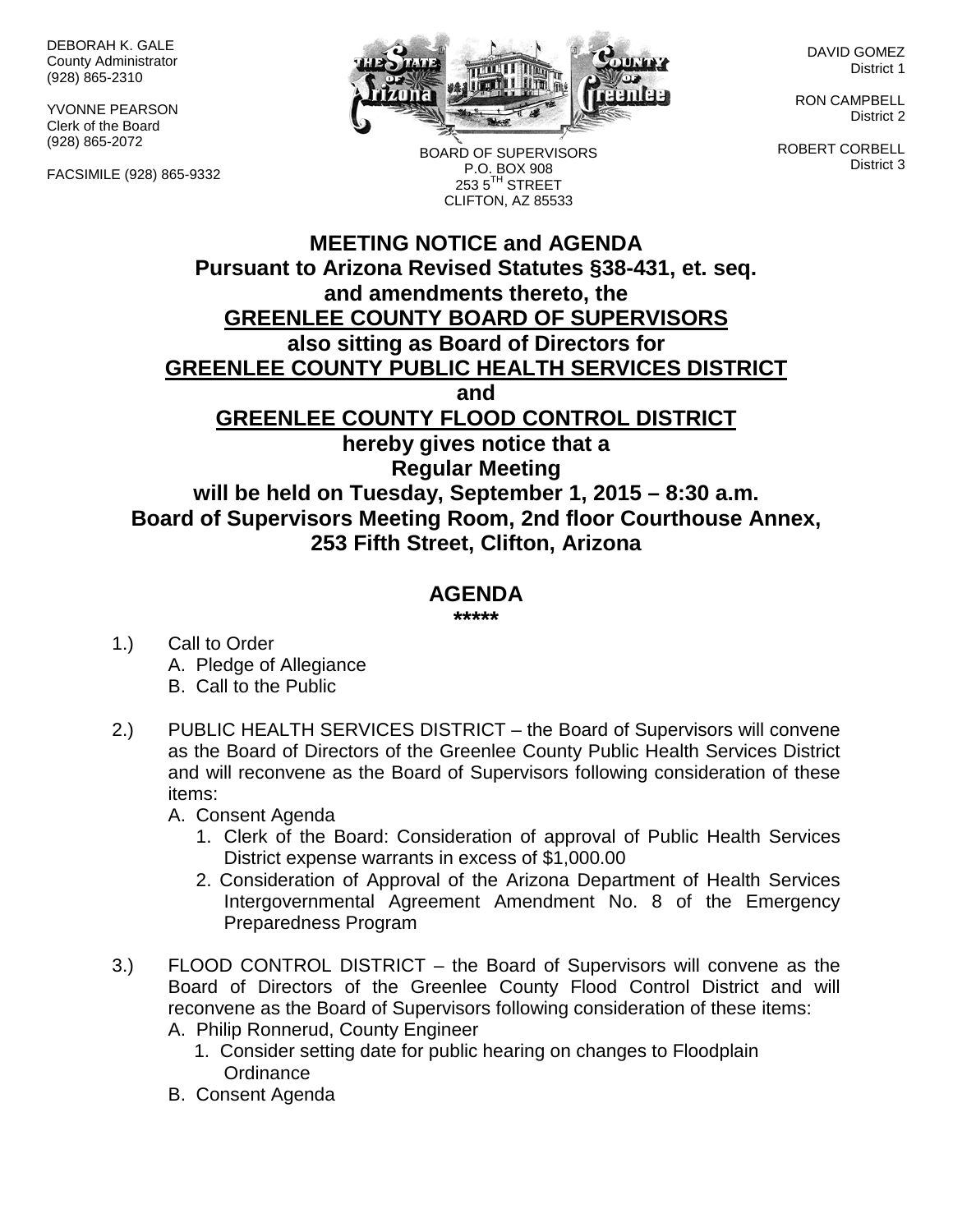- 1. Clerk of the Board: Consideration of approval of Flood Control District expense warrants in excess of \$1,000.00
- 4.) Carol Telles, Clifton Ranger, Apache-Sitgreaves National Forest A. Ranger District Update
- 5.) Consideration of Proclamation of Diaper Need Awareness Week, September 28<sup>th</sup> through October  $4<sup>th</sup>$
- 6.) Ákos Kovach, Economic Development Coordinator
	- A. Economic Development Planning Update
	- B. Consideration of approval to apply for the Freeport McMoRan Foundation grant for parks and recreation improvements
- 7.) Consideration of approval to adopt corrected Assessed Valuations, Tax Levy, and Tax Rate Worksheet for correction to Assessed Valuation for Duncan Rural Fire District
- 8.) Consideration of adoption of Resolution 15-08-02 requesting the Congress of the United States to immediately provide full mandatory Funding for the Payment-in-Lieu-of-Taxes (PILT) Program
- 9.) Consideration of amended Eastern Arizona Counties Organization documents
	- A. Consideration of approval of the Amended Intergovernmental Agreement between the counties of Apache, Gila, Graham, Greenlee, Navajo, and Cochise, Arizona to participate in, support, and endorse the actions and decisions of the Eastern Arizona Counties Organization (ECO) which are in compliance with the adopted Bylaws of the Organization.
	- B. Consideration of approval of the amended Bylaws of the Eastern Arizona Counties Organization
- 10.) Kay Gale, County Administrator
	- A. County and State budget and legislative issues
	- B. Calendar of Events
- 11.) Consent Agenda
	- A. Clerk of the Board: Consideration of approval of minutes to previous meetings – 08/03/2015; 08/17/2015
	- B. Clerk of the Board: Consideration of approval of expense warrants in excess of \$1,000.00 – Voucher 1014; 1016; 1017; 1018; 1019; 1089
	- C. Chief Finance Officer: Consideration of approval of General Fund loans in the amount of \$50,564.68 to be reimbursed upon receipt of funds: Fund 139 – \$669.97; Fund 146 - \$798.79; Fund 169 - \$191.34; Fund 186 – 973.74; Fund